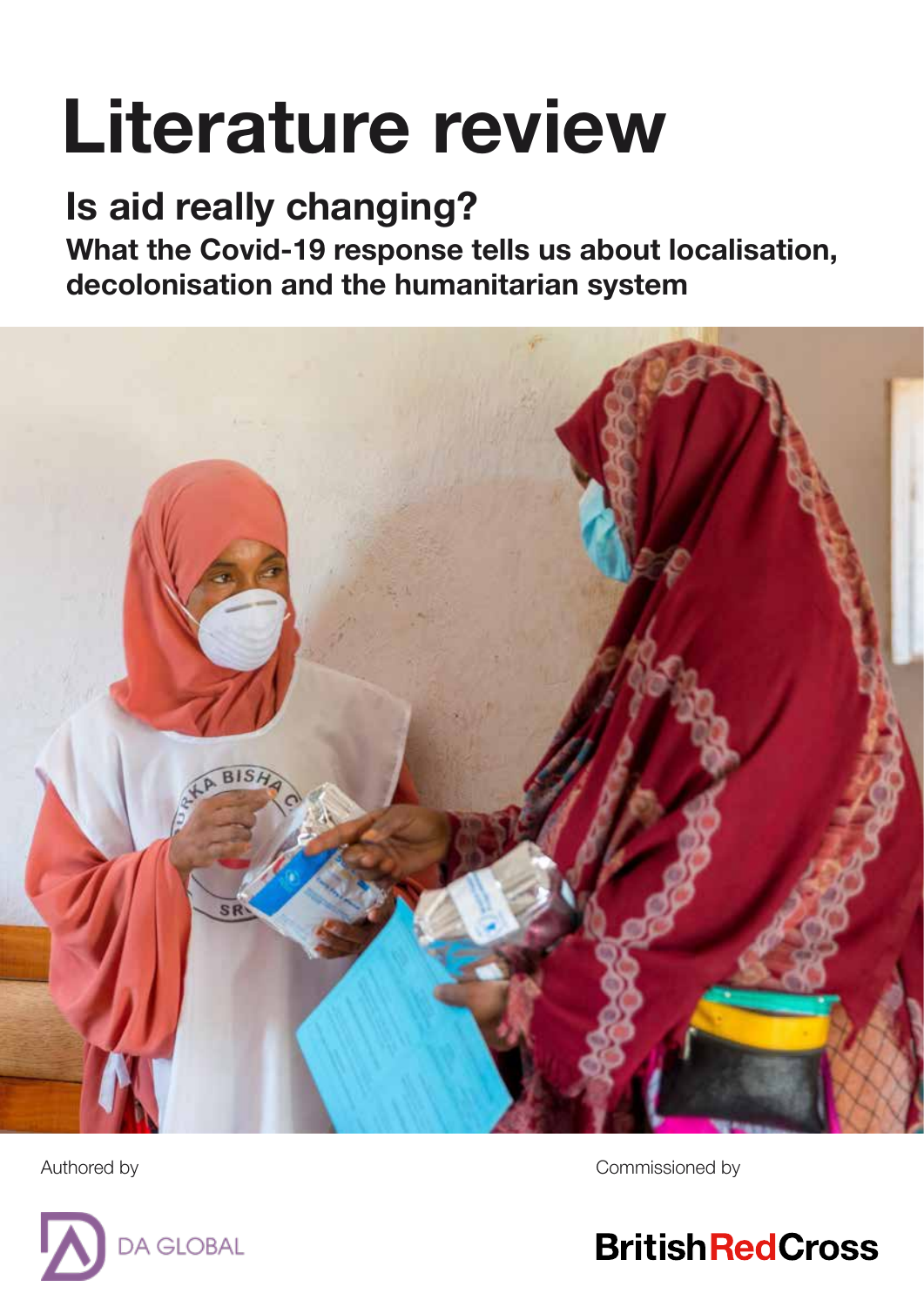#### Literature review

This literature review accompanies a report: Is aid really changing? What the Covid-19 response tells us about localisation, decolonisation and the humanitarian system

# Introduction

The emergence of localisation as a buzzword following the World Humanitarian Summit (WHS) of 2016 led to momentum towards more locally led humanitarian responses. The commitments made towards the end of the last decade in the form of the Grand Bargain, $<sup>1</sup>$ </sup> the Charter for Change<sup>2</sup> and the Agenda for Humanity<sup>3</sup> give wider acknowledgement to the central role that local and national actors have always played in humanitarian response, particularly as first responders. In particular, the Grand Bargain saw an agreement between some of the largest donors and international humanitarian organisations. They committed to getting more resources into the hands of people in need, and to improving the effectiveness and efficiency of humanitarian action, including more support and funding tools for local and national responders.<sup>4</sup> These actors – comprising governments, communities, Red Cross and Red Crescent National Societies and local civil society – are often the first to respond to crises, remaining in the communities they serve before, during and after emergencies. Grand Bargain signatories committed to making principled humanitarian action as local as possible and as international as necessary, recognising that international humanitarian actors play a vital role, particularly in situations of armed conflict.

Despite the emergence of 'localisation' as a concept at the WHS, the actual foundation for localisation is rooted in two decades of humanitarian approaches and commitments, namely the sixth principle of the 1994 Code of Conduct for the International Red Cross and Red Crescent Movement and NGOs in Disaster Relief,<sup>5</sup> the 2003 principles of good humanitarian donorship,<sup>6</sup> and the 2005 Paris Aid Agenda.<sup>7</sup> These all laid the groundwork for humanitarian actors to recognise of the importance of local actors' expertise and leadership.

Even before the 1994 Code of Conduct, National Societies were a central and integral part of the broader Red Cross and Red Crescent Movement (the Movement). The initial idea behind the creation of the International Committee of the Red Cross in 1864 was to promote the establishment of National Societies as primary medical responders alongside their authorities. This was before the idea and rationale emerged that an international operational body could be useful in conflict. Throughout the long history of the International Red Cross and Red Crescent Movement, there is an accompanying history of new resolutions that reflect the role of National Societies. For example, in 2015, the Movement

<sup>6</sup> See in particular principle 8 in: Good Humanitarian Donorship (2003) 24 Principles and Good Practice of Humanitarian Donorship. https://www.ghdinitiative.org/ghd/gns/principles-good-practice-of-ghd/principles-good-practice-ghd.html

7 See in particular 12–16 in: The Paris Declaration on Aid Effectiveness and the Accra Agenda for Action. (2005 & 2008). https://www.oecd.org/dac/effectiveness/34428351.pdf

<sup>1</sup> The Grand Bargain – A Shared Commitment to Better Serve People in Need (2016) https://www.jips.org/uploads/2019/03/Grand-Bargain-final-22May2016.pdf

<sup>2</sup> Charter for Change (2015) Charter4change. https://charter4change.org

<sup>3</sup> Agenda for Humanity (2016) Agenda for Humanity. https://agendaforhumanity.org

<sup>4</sup> Inter-Agency Standing Committee (2021) More support and funding tools for local and national responders. https://interagencystandingcommittee.org/more-support-and-funding-tools-for-local-and-national-responders

<sup>5 &</sup>quot;Principle 6. We shall attempt to build disaster response on local capacities. All people and communities – even in disaster – possess capacities as well as vulnerabilities. Where possible, we will strengthen these capacities by employing local staff, purchasing local materials and trading with local companies. Where possible, we will work through local NGHAs as partners in planning and implementation, and cooperate with local government structures where appropriate. We will place a high priority on the proper co-ordination of our emergency responses. This is best done within the countries concerned by those most directly involved in the relief operations, and should include representatives of the relevant UN bodies." See: International Committee of the Red Cross (1994) Code of Conduct for the International Red Cross and Red Crescent Movement and Non-Governmental Organizations (NGOs) in Disaster Relief. https://www.icrc.org/en/doc/resources/ documents/publication/p1067.htm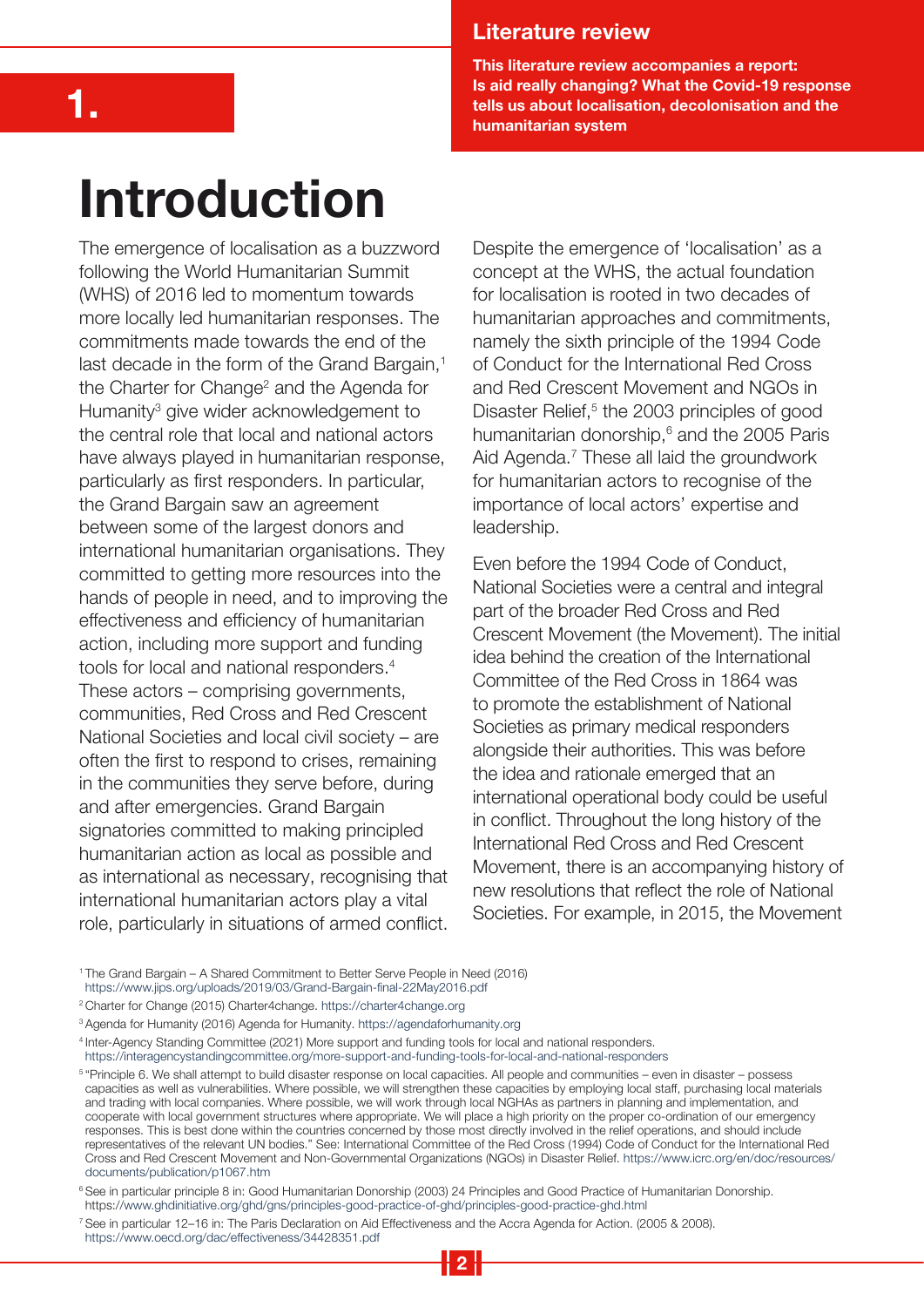also made a statement on localisation to "affirm the complementarity of local, national and international action" in a message to the WHS. $8$ 

Discussions about localisation recognise that it requires fundamental shifts in ways of working for the current humanitarian model. As a result, healthy debate has sprung up about when, where and how to engage in these shifts – specifically, when they might be needed and when they may not be appropriate. This debate is rooted in an understanding of the humanitarian system and viewpoints of it being fundamentally neo-colonial, with the divide between local and international organisations recognised as being deep-rooted and ideological.<sup>9</sup>

The Covid-19 crisis has once again shown us that local actors are the best placed to respond – even when faced with a global crisis. The increase in local action during the pandemic offers a blueprint illustrating why and how localisation can be effective. It shows how we can move past resistance around how to put it into practice and towards transforming commitments into reality. As a result, the ideology underpinning previous resistance has also been under discussion.

Many argue that, until now, international actors' commitments towards localisation have failed to meet expectations of a deeper transformation of humanitarian structures.10

As well as seeing the start of a global pandemic, 2020 was also a year in which the murder of Mr George Floyd in the United States and the Black Lives Matter protests that followed drew into focus the spectre of racism across all spaces. This has led to increasingly open questions being asked about the nature of humanitarian response and its colonial underpinnings. In this sphere, knowledge and ways of working from the Global North often have been viewed or presented as intrinsically more valuable than those of local communities and/or knowledge from the Global South.<sup>11</sup> This extends to international aid, and various thinkers have made links between systemic racism and the different ways in which it conspires to keep development agendas and narratives firmly rooted in the Global North. This is relevant because many of the strategies underpinning aid and development overlap, creating barriers to understanding or accepting the independent expertise and agency of humanitarian actors from the Global South.<sup>12</sup>

https://rcrcconference.org/app/uploads/2015/03/CD15-R3-message-to-WHS\_EN.pdf

Currion, P. (2020, July 13) Decolonising aid, again. The New Humanitarian.

https://www.thenewhumanitarian.org/opinion/2020/07/13/decolonisation-aid-humanitarian-development-racism-black-lives-matter 9 Wall, I. & Hedlund, K (2016) Localisation and Locally-led Crisis Response: A Literature Review. Local to Global Protection.

https://www.local2global.info/wp-content/uploads/L2GP\_SDC\_Lit\_Review\_LocallyLed\_June\_2016\_final.pdf

11 Osofisan, W. (2020, November 20) Opinion: Why the Black Lives Matter movement should have us rethinking humanitarian aid. Devex. https://www.devex.com/news/opinion-why-the-black-lives-matter-movement-should-have-us-rethinking-humanitarian-aid-98570

<sup>12</sup> Olowookere, S. (2021, February 8) George Floyd's death shows us how International development needs to change. We Are Restless. https://wearerestless.org/2020/06/02/george-floyds-death

<sup>&</sup>lt;sup>8</sup> Council of Delegates of the International Red Cross and Red Crescent Movement (2015, December 7). Resolution 3 of the International Red Cross and Red Crescent Movement message to the World Humanitarian Summit.

<sup>10</sup> See: Cornish, L. (2020, June 3) Is it finally time for the localization agenda to take off? Devex. https://www.devex.com/news/is-it-finally-timefor-the-localization-agenda-to-take-off-97323; Ncube, A. (2020, September 21). Localization of Humanitarian Action: From Grand Bargain to Grand Betrayal. The Global. https://theglobal.blog/2020/09/09/localization-of-humanitarian-action-from-grand-bargain-to-grand-betrayal and Pincock, K., Betts, A., & Easton-Calabria, E. (2020) The Rhetoric and Reality of Localisation: Refugee-Led Organisations in Humanitarian Governance. The Journal of Development Studies. 1-16. doi: 10.1080/00220388.2020.1802010, p.13-14. https://www.tandfonline.com/doi/ abs/10.1080/00220388.2020.1802010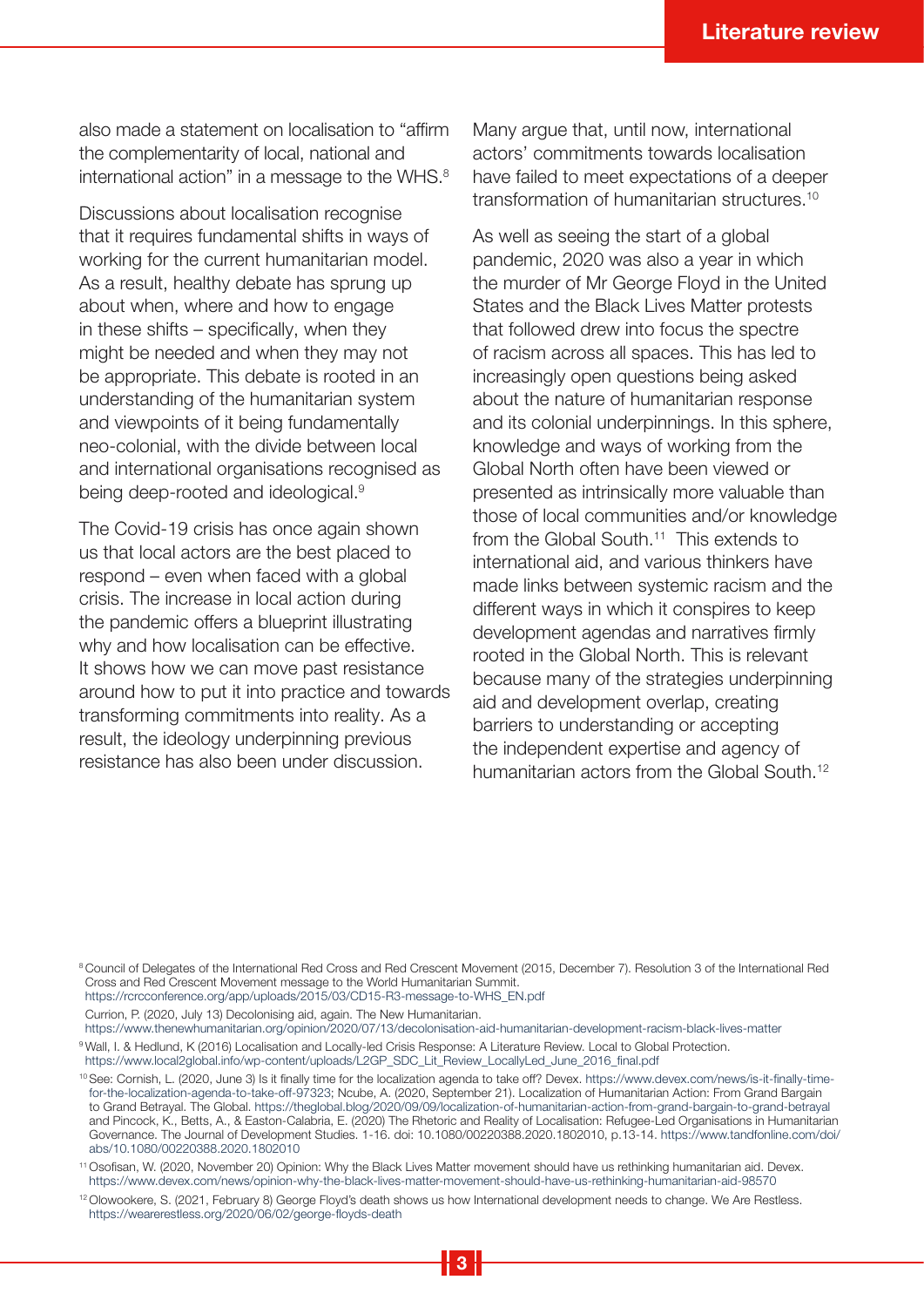2.

# Philosophies of localisation

#### 2.1. Definitions of localisation

Signatories to the Grand Bargain – including representatives of donor countries and international aid organisations from the UN, international NGOs and the Red Cross and Red Crescent Movement<sup>13</sup> – committed to making humanitarian action "as local as possible and as international as necessary". This included an agreement to enable a shift in funding of 25% to local actors as directly as possible. However, many other definitions of localisation also exist, as used by different actors in the international aid industry. In contrast to this commitment, a definition by the Australian Red Cross describes localisation as a "shift of resources and decision-making to local and national responders in humanitarian action".14

The fact there is not one accepted definition, and that there are no clear qualifiable indicators, makes it difficult to analyse the progress of localisation, or the impact of Covid-19 on the localisation agenda. Judgements about which definitions are most valid depend on context and how they are being applied – for example, to advocate for decisions towards particular localisation outcomes over others.

At a broad level, large institutions and their Northern-based actors appear to define localisation in capacity and funding terms.

Many other definitions, particularly from academics and practitioners, discuss localisation as a handing over of power. For the purpose of this study, we present two of the most well known definitions below to help situate the research within the framework of what exists in the public domain.

- The International Federation of Red Cross and Red Crescent Societies (IFRC) Strategy 2030 states that one of the '7 transformations' the IFRC network will need to embrace to tackle global challenges is "Supporting and developing National Societies as strong and effective local actors".15
- The Organisation for Economic Cooperation and Development (OECD) specifically mentions local governments as well as civil society organisations, defining localisation as: "a process of recognising, respecting and strengthening the leadership by local authorities and the capacity of local civil society in humanitarian action, in order to better address the needs of affected populations and to prepare national actors for future humanitarian responses".16 This definition could be interpreted in many ways, since it establishes local response as an effective way of improving humanitarian response and also recognises and respects the importance of local actors' leadership and capacity.

<sup>13</sup> Metcalfe-Hough, V., Fenton, W., Willitts-King, B., & Spencer, A. (2020) Grand Bargain annual independent report 2020. ODI Humanitarian Policy Group. https://interagencystandingcommittee.org/system/files/2020-12/Grand%20Bargain%20Annual%20Independent%20 Report%202020.pdf

<sup>14</sup> Australian Red Cross (2017). Going Local. https://www.redcross.org.au/getmedia/fa37f8eb-51e7-4ecd-ba2f-d1587574d6d5/ARClocalisation-report-Electronic-301017.pdf.aspx

<sup>15</sup> IFRC Solferino Academy. Strategy 2030. https://future-rcrc.com/why-strategy-2030/s2030-the-seven-transformations

<sup>16</sup> OECD (2017) Localising the Response. https://www.oecd.org/development/humanitarian-donors/docs/Localisingtheresponse.pdf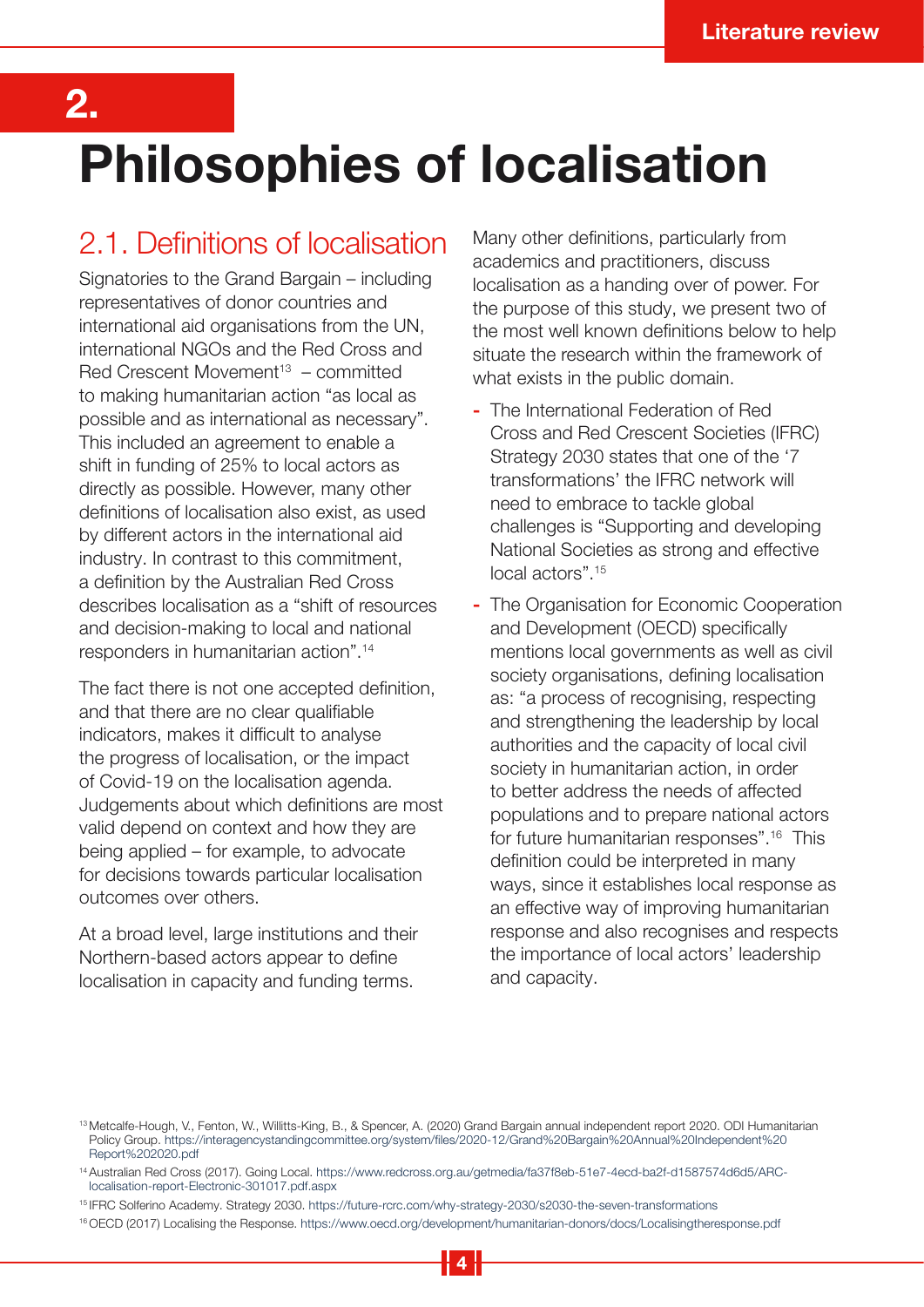Alternative narratives about localisation argue that it is not simply about the transfer of funds, but also about equitable control of decision-making:17

"

Localisation requires a shift in power relations between actors, both in terms of strategic decision-making and control of resources.

de Geoffroy, Grunewald and Ní Chéilleachair, 2017

Given the range of definitions available, we may expect localisation to be a holistic process of change, where it is not just that funds are being delivered more directly from donors to local organisations, but that those organisations take a primary role in how and what decisions are made, and the form that humanitarian response takes.

#### 2.2. Who and what is 'local?'

All attempts at defining localisation require an understanding of what we mean by 'local'. Grand Bargain signatories defined local actors for the purposes of measuring their financing commitments. This definition includes governmental authorities at the national and local levels, while local non-state actors are organisations "headquartered and operating in their own aid recipient

country and which are not affiliated to an international NGO".18 This includes a wide range of actors: local and national NGOs or civil society organisations, National Red Cross and Red Crescent Societies and local or national private sector organisations. It may also include an organisation or agency that is auxiliary to a national government. National Societies are auxiliary to the government, but other organisations or agencies may play an auxiliary role too. The principle of independence remains very important for the Movement, notably in ensuring that National Societies are perceived as being separate from statutory and security agencies in situations of armed conflict or other situations of violence (including in their role as auxiliaries). This also underpins the whole Safer Access approach, which aims to ensure that all National Societies can work safely and be trusted throughout a country.<sup>19</sup>

In fact, who is 'local' in individual contexts is not so easily defined. The literature suggests that local actors consist of a wide range of groups, from regional or provincial governments to community volunteer groups, individuals and nationwide charities. For example, in the context of Bangladesh, it is native Bangladeshi actors who are considered to be local in traditional development frames, rather than the Rohingya refugee population, while in the Democratic Republic of the Congo, some stakeholders did not consider organisations based in Kinshasa to be local.<sup>20</sup> In any context, national stakeholders and decision-makers will probably have a key role in making or influencing these decisions to determine who is considered local. While the humanitarian

,<br>"

<sup>17</sup> de Geoffroy, V., Grunewald, F., & Ní Chéilleachair, R. (2017) More than the money – localisation in practice. Trocaire. https://www.trocaire.org/sites/default/files/resources/policy/more-than-the-money-localisation-in-practice.pdf

<sup>18</sup> See: https://interagencystandingcommittee.org/system/files/categories\_for\_tracking\_direct\_as\_possible\_funding\_to\_local\_and\_national\_ actors\_003.pdf

<sup>&</sup>lt;sup>18</sup> and: Inter-Agency Standing Committee (2018, 24 January). IASC Humanitarian Financing Task Team, Localisation Marker Working Group. [Definitions paper] https://interagencystandingcommittee.org/system/files/hftt\_localisation\_marker\_definitions\_paper\_24\_january\_2018.pdf

<sup>19</sup> Safer Access – Saving Lives (2015) Safer Access for all National Societies. https://saferaccess.icrc.org

<sup>&</sup>lt;sup>20</sup> Barbelet, V. (2019) Rethinking capacity and complementarity for a more local humanitarian action. https://cdn.odi.org/media/documents/12957.pdf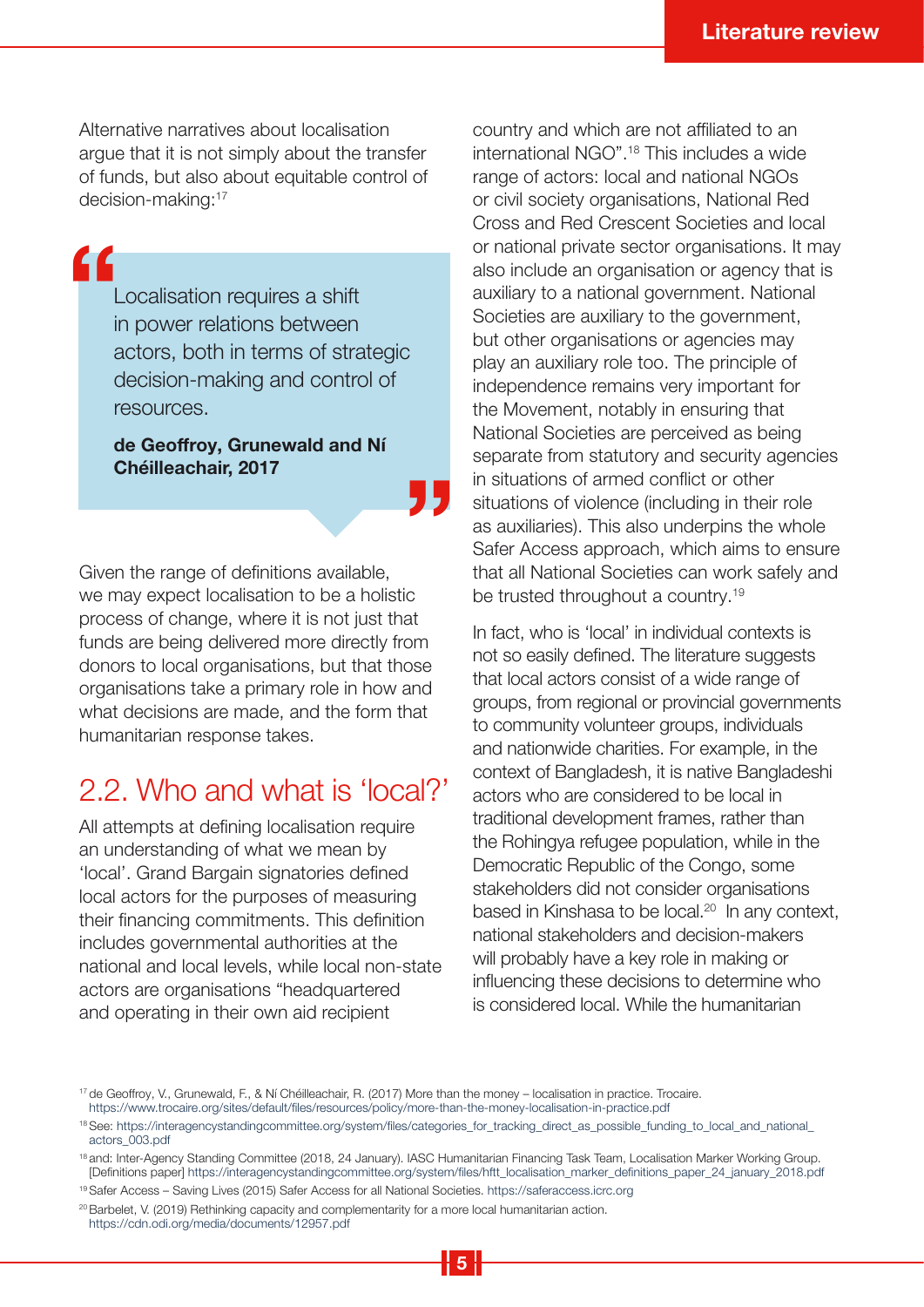sector has tried to define localisation as a more equitable share of funding and power going to local and national organisations, not all local NGOs or National Societies might necessarily be considered local by crisis-affected communities because of differing nationalist identities, debate and contexts.

There are also distinctions between host National Societies and partner National Societies (for example, the British Red Cross, the Australian Red Cross and the American Red Cross, to name a few), with the former being based in the Global South and the latter generally being based in the Global North. The binary created in discourse between what is considered local and international risks being reductive and does not take into account the vastness of the humanitarian response community and the nuances within it. The concept of localisation relates to scale in the areas of sociology, politics and economics, not just geography.21 It therefore defines where power lies, and breaks this down along colonial lines of North and South.

### 2.3. Partnership and complementarity

Much of the literature highlights the importance of understanding the ways in which partnerships between local and international actors can best function to accelerate localisation. For humanitarian organisations, partnerships can be central to operational delivery but may also lead to greater impact and effectiveness as well as increased local legitimacy and participation.<sup>22</sup>

Research carried out by a consortium of NGOs in the Accelerating Localisation Through Partnerships programme suggested various ways in which local and national NGOs, and international NGOs, add value to partnerships.<sup>23</sup> According to the findings, local organisations add value through human resources management, advocacy and identifying capacity strengthening needs, whereas international NGOs bring fundraising capabilities, and technical and capacity building expertise. All organisations add value through project design, planning and management, monitoring, evaluation, accountability and learning (MEAL), financial management and coordination. The findings of this research were further reviewed as part of the Grand Bargain Localisation Workstream, resulting in a guidance note with 24 points presenting principles of partnership.<sup>24</sup> Among these, one principle highlights that all humanitarian actors should identify the value they add to partnerships so that complementarity can be identified prior to a crisis.

Research commissioned by the British Red Cross with the support of the ICRC in 2018 evaluated complementarity within the International Red Cross and Red Crescent Movement in the context of three conflict crises. The paper defines complementarity as follows: 25

…the combination of strengths that each component can bring in a complementary way that ensures the ability of each individual component, as well as the Movement as a whole, to respond to the humanitarian needs of those affected by conflict "

. L

#### Austin and Chessex, 2018

<sup>&</sup>lt;sup>21</sup> Barakat, S., & Milton, S. (2020) Localisation Across the Humanitarian-Development-Peace Nexus. Journal of Peacebuilding & Development, 15(2), 147–163. https://doi.org/10.1177/1542316620922805

<sup>&</sup>lt;sup>22</sup> Squire C. (2012) Partnerships and Capacity Building: A Guide For Small and Diaspora NGOs. The peer learning programme for small and diaspora organisations. https://www.intrac.org/wpcms/wp-content/uploads/2016/09/Partnership-and-Capacity-Building\_A-Guide-for-Smalland-Diaspora-NGOs-1.pdf

<sup>&</sup>lt;sup>23</sup> Action Aid, CARE, CAFOD, Christian Aid, Oxfam, Tearfund (2019) Accelerating Localisation through Partnerships. https://resourcecentre. savethechildren.net/library/accelerating-localisation-through-partnerships-global-report

<sup>&</sup>lt;sup>24</sup> Grand Bargain Localisation Workstream (2020) Guidance note on partnership practices for localisation. https://interagencystandingcommittee. org/system/files/2020-05/Guidance%20note%20on%20partnership%20practices%20May%202020.pdf

<sup>&</sup>lt;sup>25</sup> Austin, L., & Chessex, S. (2018) The case for complementarity. British Red Cross supported by the International Committee of the Red Cross. https://reliefweb.int/report/world/case-complementarity-working-together-within-international-red-cross-and-red-crescent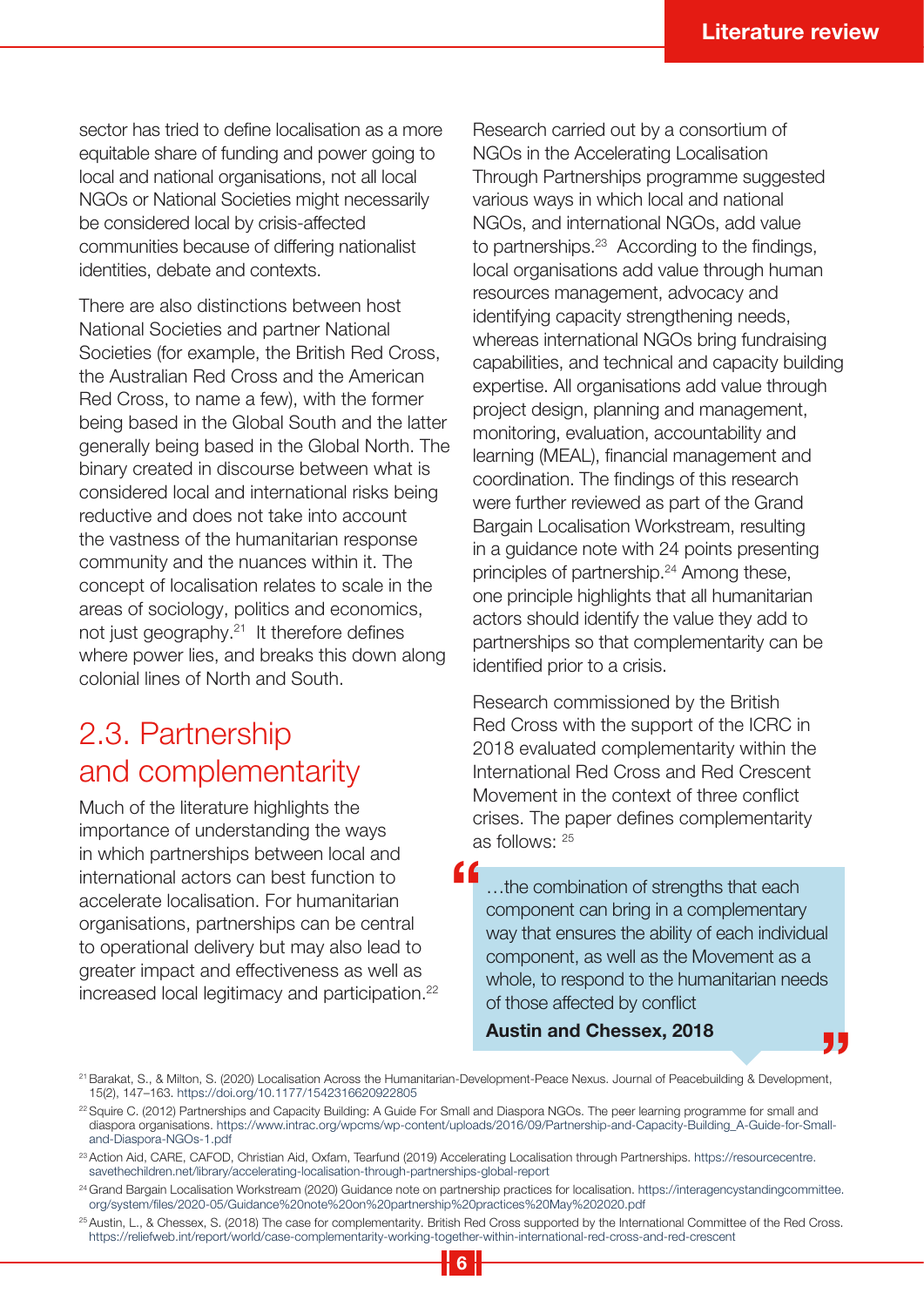The report came from an assessment of longstanding Red Cross and Red Crescent Movement positions,<sup>26</sup> which are also evident in documents from past international Movement conferences. It also set out to critically assess whether the Movement 'walked the talk' of complementarity that it took to the World Humanitarian Summit in 2016.

The paper highlights these strengths and presents a solid case for recognising the value that National Societies, as well as the rest of the Movement, can bring to humanitarian interventions. That said, a recognition of complementary strengths does not necessarily imply a shift of power from the international to the local, but rather a greater understanding of the benefits of partnership. The report also underlines the fact that these differences need to be addressed to enable greater autonomy. For example, supporting a National Society to develop its capacity for resource mobilisation would help ensure it has a diverse donor base and does not rely solely on Movement partners for future funding.

<sup>&</sup>lt;sup>26</sup> In 2019, the Council of Delegates passed the Strengthening Movement Coordination and Cooperation (SMCC) 2.0 Resolution (available online: https://rcrcconference.org/app/uploads/2019/12/CD19\_R9-SMCC-Adopted-resolution-FINAL-EN\_clean\_FINAL.pdf). Local action is one of its seven priorities (see 3f on p.4, which also talks about complementarity but centres the importance of "ensuring the coherent and sustained development of local capacities, including in resource mobilisation and in alignment with the localisation agenda") and is a priority workstream of the SMCC 2.0 process.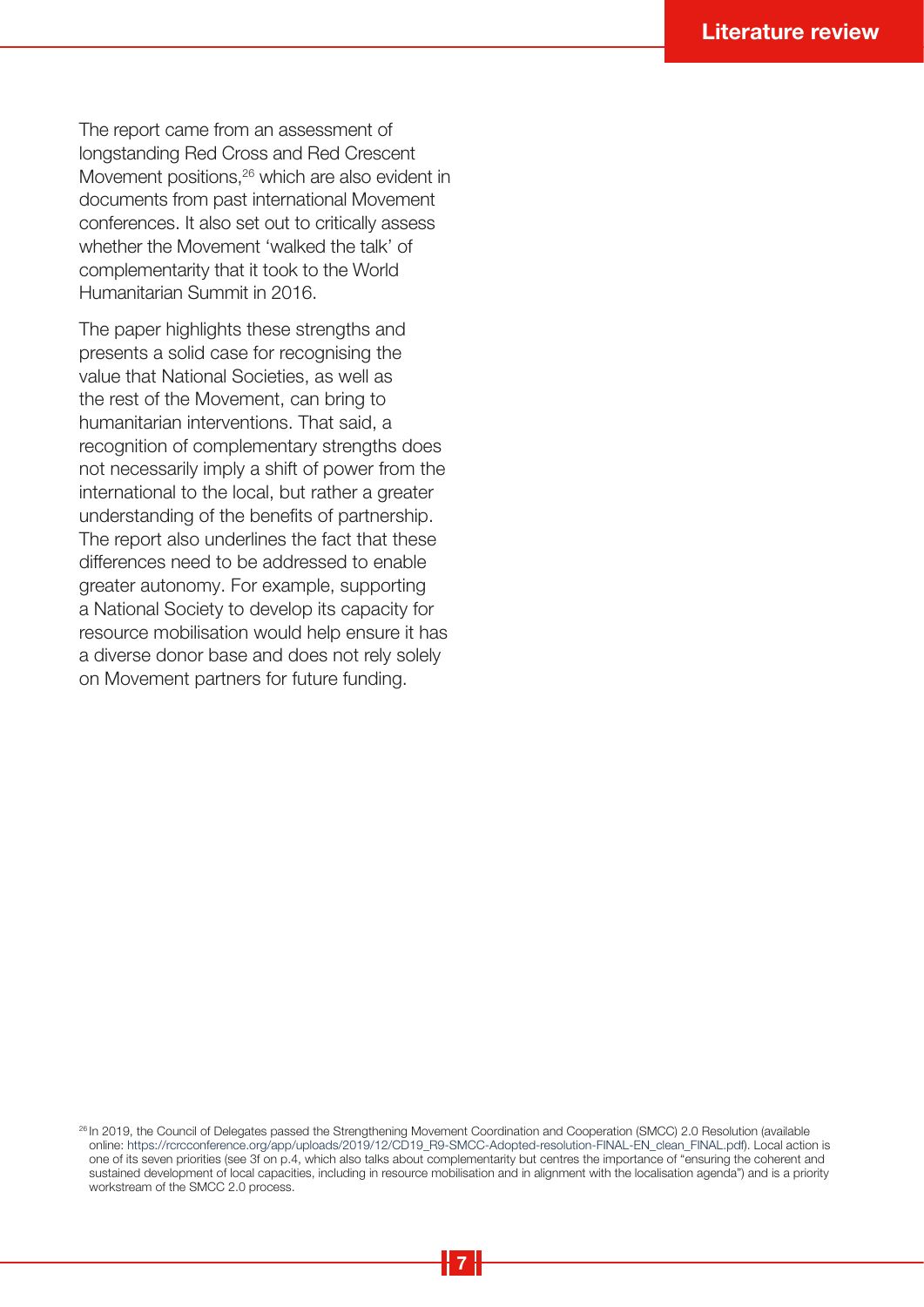3.

# Covid-19 and a local response

### 3.1. A moment for localisation

Schenkenberg van Mierop says that "many of the most significant sector-wide reform processes in recent times followed megacrises", and suggests that humanitarian response will look different in a post-Covid world.27 The pandemic has been viewed by many stakeholders and commentators as an opportunity to re-energise the flagging shift towards localisation. Léa Moutard writes that the pandemic has been seen by local and national aid workers as "their time to shine".<sup>28</sup>

A tracking tool created by the ODI Humanitarian Policy Group (HPG) shows that local actors are taking a key role in community engagement, emergency support and food provision.29 The majority of examples it gives show changes in experience from past actions and give details of the nature of these changes. There are several reports of activities from areas where travel restrictions have led to new ways of responding. For example, in Myanmar, while Covid-19 has presented additional challenges, there have also been positive steps towards localisation. While international staff are often systematically covered through global insurance schemes, this is not always the case for local

organisations. To overcome this, the IFRC and the Myanmar Red Cross Society implemented insurance and safety nets for local staff and volunteers that had previously been reserved for international staff.30 More broadly, and not least in conflict areas, Movement partners have contributed financial and advisory support to ensure volunteers and frontline staff have adequate insurance coverage, as well as scaling up technical training and donating PPE. 31 The ODI tracking tool features other reports of cluster groups being increasingly local and taking place in local languages, as well as local coordination allowing for more effective community feedback.

It was also reported by the IFRC that more generally, there was a commitment towards strengthening National Societies through establishing a remit for their leadership to "guide priorities and all international support" in a 12-month update review on Covid-19.32 The literature shows a particularly strong localised response in the South Pacific during the pandemic. In Vanuatu, support staff were unable to reach affected islands following Cyclone Harold so existing capacity and resources on the islands were used, with remote support from Australia, New Zealand and other islands.33 Analysis of this response suggests that while the movement restrictions

<sup>&</sup>lt;sup>27</sup> Schenkenberg van Mierop, E. (2020) After COVID-19: Time to reset [Blog]. HERE-Geneva. https://here-geneva.org/after-covid-19-time-to-reset

<sup>28</sup> Moutard, L. (2020, July 2) Covid-19 and localisation: an opportunity for equitable risk-sharing [Blog]. Humanitarian Practice Network. https://odihpn.org/blog/covid-19-and-localisation-an-opportunity-for-equitable-risk-sharing

<sup>29</sup> Humanitarian Policy Group (2020) Covid-19: tracking local humanitarian action and complementary partnerships. ODI. https://www.odi.org/covid19-tracking-local-humanitarian-action

<sup>30</sup> Humanitarian Advisory Group (2020) Two steps forward, one step back: Assessing the implications of COVID-19 on locally-led humanitarian response in Myanmar. https://humanitarianadvisorygroup.org/wp-content/uploads/2020/12/COVID-19-implications-for-Myanmar\_Final\_ electronic\_101220.pdf

<sup>31</sup> IFRC (2020) Options for ensuring coverage for uninsured Red Cross and Red Crescent volunteers impacted by COVID-19. Guidance for National Societies. https://volunteeringredcross.org/wp-content/uploads/2020/05/IFRC-Guidance-Duty-of-Care-for-Volunteers-18-May.pdf

<sup>32</sup> IFRC (2021) Covid-19 Outbreak: 12 Month Update. https://reliefweb.int/report/world/covid-19-outbreak-12-month-update-reportingtimeframe-31-january-2020-31-january-2021

<sup>33</sup> Relief Web (2020, April 29) Pacific National Societies respond to Cyclone Harold in the time of COVID-19 - Vanuatu [Press release]. https://reliefweb.int/report/vanuatu/pacific-national-societies-respond-cyclone-harold-time-covid-19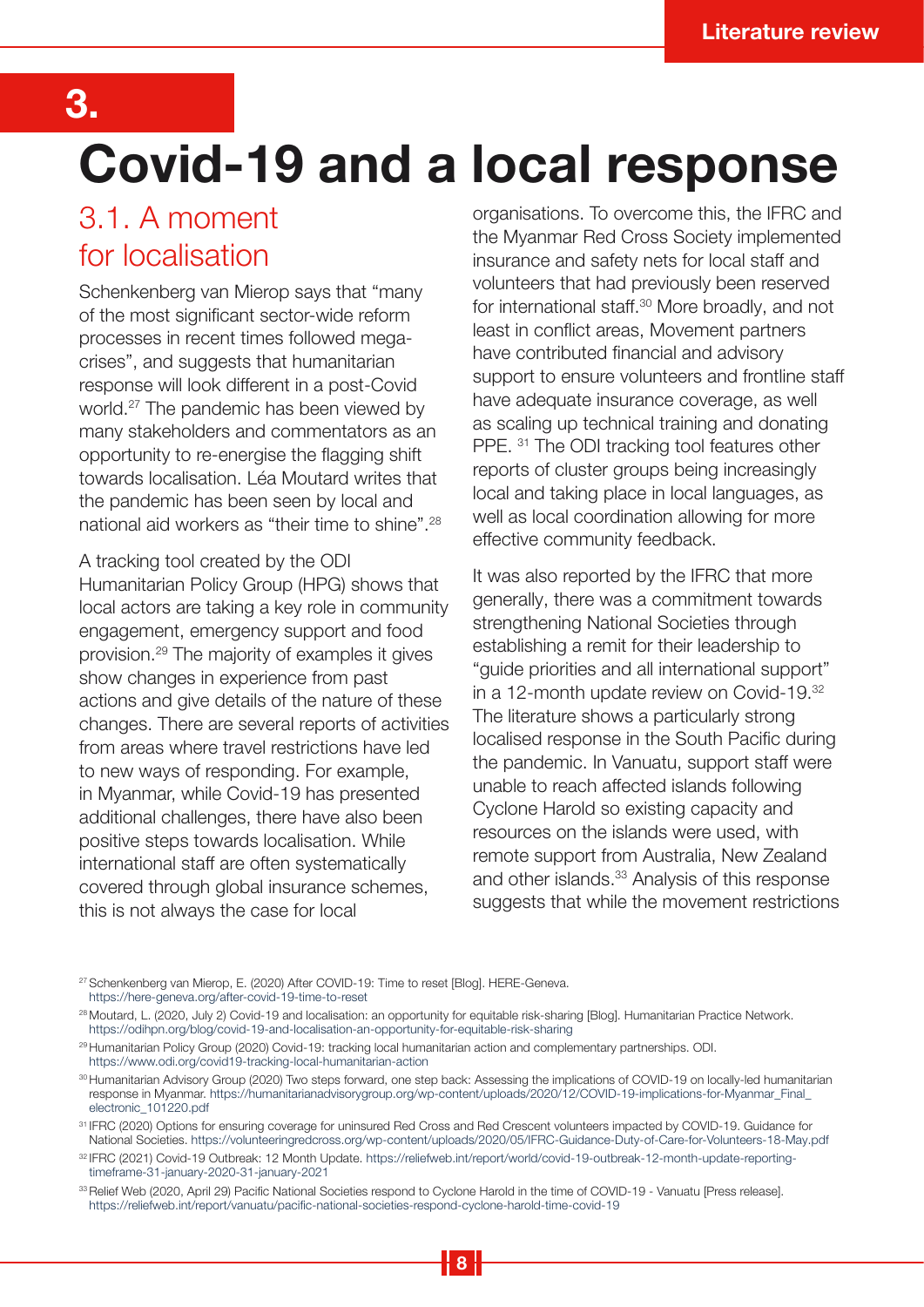and economic consequences resulting from Covid-19 impacted delivery, the locally led response was quick and efficient.34 National Societies took a prominent leadership role while benefiting from strong partnerships with others in the Movement.

The HPG report suggests that the strong local response has its foundations in a decentralised approach already in existence in the Pacific, where National Societies have experience in autonomous humanitarian action in their own contexts. An earlier Australian Red Cross report focused on the local rather than international interpretation of localisation and identified that for Pacific stakeholders it was the ability of local responders to lead in decision-making on issues affecting their community that was of prime importance.35 The research presents the development of capacity and partnerships as the most important thematic areas of localisation in the Pacific. There are also a number of other materials detailing how local approaches have been facilitated across the Movement.36

#### 3.2. Localisation through necessity

In a pattern similar to the Ebola crisis of 2014- 16,37 the Covid-19 pandemic has laid bare the fact that although locally led responses are effective and beneficial, it is circumstances rather than choice that have stopped international responders taking the lead. The

Inter-Agency Standing Committee (IASC) interim guidance for localisation and the Covid-19 response states specifically that:<sup>38</sup>

International travel and movement restrictions are impeding the international community to surge international staff and supplies at the usual scale and speed to provide expertise, capacity and support to staff and partners that are already working on the ground. "

#### Inter-Agency Standing Committee, 2020 י<br>נ

Similarly, the UN Office for the Coordination of Humanitarian Affairs' (OCHA) Covid-19 Global Humanitarian Response Plan emphasises the importance of involving and supporting local organisations because of their centrality to a crisis characterised by "limited mobility and access for international actors".39 In statements like these, the traditional humanitarian structures suggest that additional support for local organisations is necessary not because of a moral imperative to decolonise, or confidence that local responders can operate effectively or independently, but because it's impossible to mobilise the usual international surge capacity.

In certain contexts, more than 50% of international staff were pulled out during the pandemic,<sup>40</sup> and in others they were not able to travel to crisis-affected areas.<sup>41</sup> It is often citizenship or affiliation and the axis

<sup>34</sup> Australian Red Cross (2020) Local response in a global pandemic: a case study of the Red Cross response to Tropical Cyclone Harold during COVID-19 in Vanuatu and Fiji. https://www.redcross.org.au/getmedia/979a2299-2a98-4cc3-b15b-2abd2c061109/ARC-TC-Harold-Fullreport-Electronic-171220.pdf

35 Australian Red Cross (2017) Going Local. https://www.redcross.org.au/getmedia/fa37f8eb-51e7-4ecd-ba2f-d1587574d6d5/ARC-Localisation-report-Electronic-301017.pdf.aspx

<sup>37</sup> DuBois, M., Wake, C., Sturridge, S., & Bennett, C. (2015) The Ebola response in West Africa: exposing the politics and culture of international aid. ODI. https://www.odi.org/publications/9956-ebola-response-west-africa-exposing-politics-culture-international-aid 37 Hitchen, J. (2016, December 15) Learning from local responses to Ebola in West Africa. Global Health, Epidemiology and Genomics. http://gheg-journal.co.uk/2016/12/learning-local-responses-ebola-west-africa

38 Inter-Agency Standing Committee. (2020) IASC Interim Guidance on Localisation and the COVID-19 Response.

- https://www.unocha.org/sites/unocha/files/Global-Humanitarian-Response-Plan-COVID-19.pdf
- <sup>40</sup> Parker, B. (2020, May 20) UN pulls half its foreign aid staff out of Yemeni capital as COVID-19 spreads. The New Humanitarian. https://www.thenewhumanitarian.org/news/2020/05/20/un-yemen-pullout-staff-safety-covid-19
- 41 Australian Red Cross (2020) Local response in a global pandemic: a case study of the Red Cross response to Tropical Cyclone Harold during COVID-19 in Vanuatu and Fiji. https://www.redcross.org.au/getmedia/979a2299-2a98-4cc3-b15b-2abd2c061109/ARC-TC-Harold-Fullreport-Electronic-171220.pdf

<sup>36</sup> International Federation of the Red Cross and Red Crescent Societies. National Society Development. https://media.ifrc.org/ifrc/nationalsociety-development

https://interagencystandingcommittee.org/inter-agency-standing-committee/iasc-interim-guidance-localisation-and-covid-19-response 39 OCHA - Office for the Coordination of Humanitarian Affairs (2020) Global Humanitarian Response Plan: Covid-19.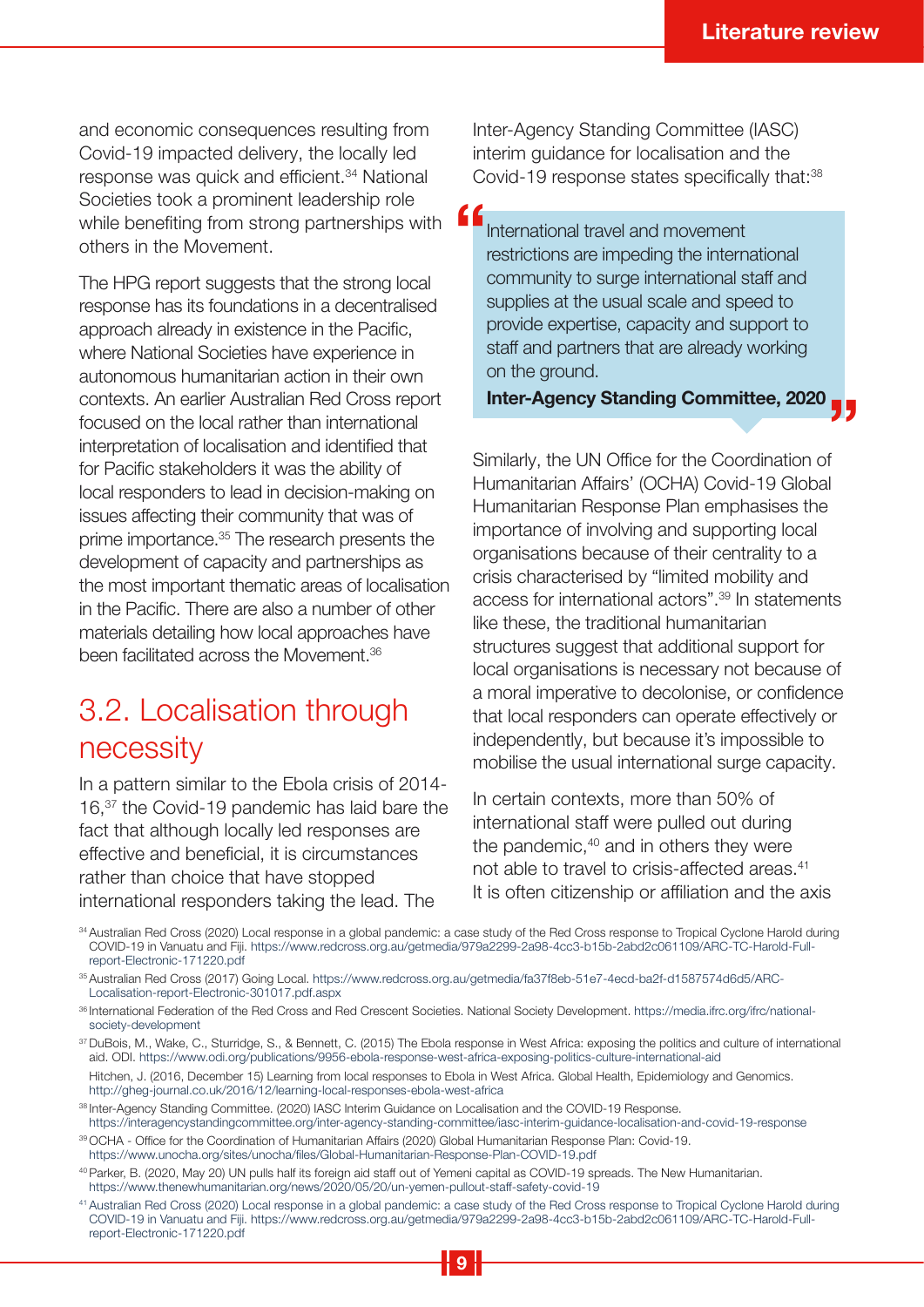of North or South which defines who is able to 'manage' the crisis from a distance and who has no choice but to 'operate' or 'administer' the response while remaining at risk on the frontline. However, it is also important to note that ICRC operations have shifted to different ways of working, including, where possible, remote or home working in line with WHO guidelines and national measures to prevent and mitigate the spread of Covid-19. It is also highlighted that most ICRC staff remain in their places of assignment and international travel has been suspended other than in exceptional circumstances.

#### 3.3. Funding

One of the issues that the drivers towards localisation have sought to address is an overly centralised and remote international relief system, where funding is given to a fartoo-limited number of first receivers. This has been referred to as an 'oligopoly' of actors.<sup>42</sup> Indeed, the now 63 signatories of the Grand Bargain committed to an aggregated target of transferring 25% of humanitarian aid funding to local and national responders.<sup>43</sup> As of 2020, only 10 signatories have achieved this commitment.44 In fact, since 2016, only small

increases in funding to local organisations have been seen.<sup>45</sup>

Data showing where funding for the Covid-19 response has ended up in terms of delivery actors is incomplete. We do know, however, that from the beginning of the crisis until October 2020, 66% of humanitarian funding was channelled through multilateral organisations.46 Significantly smaller amounts were given directly to NGOs, civil society organisations (CSOs), National Societies and the public sector. According to analysis by Development Initiatives,<sup>47</sup> from the start of the pandemic until June 2020, a greater proportion of funding had been channelled through multilateral organisations than has been the case in recent years, with a substantially lower than average proportion of funding going to NGOs and CSOs. This is not necessarily at odds with the commitments of the Grand Bargain, however. According to the definition laid down by the Localisation Marker Working Group,48 the definition of funding that is "as direct as possible" includes pooled funding accessed by local actors as well as funding through an international aid organisation as a single intermediary, so multilateral organisations are able to sub-contract.

<sup>42</sup> PHAPassociation (2017, January 30). Ben Parker: What does 'localization' of humanitarian aid mean in practice? [Video]. YouTube. https://www.youtube.com/watch?v=kLIkcexkrQk

<sup>43</sup> Inter-Agency Standing Committee (2021, January 20) More support and funding tools for local and national responders. https://interagencystandingcommittee.org/more-support-and-funding-tools-for-local-and-national-responders

<sup>44</sup> Metcalfe-Hough, V., Fenton, W., Willitts-King, B., & Spencer, A. (2020). Grand Bargain annual independent report 2020. ODI, Humanitarian Policy Group. https://interagencystandingcommittee.org/system/files/2020-12/Grand%20Bargain%20Annual%20Independent%20 Report%202020.pdf

<sup>45</sup> Development Initiatives (2020) Global Humanitarian Assistance Report 2020: Chapter 4, Crisis financing to the Covid-19 pandemic response. https://devinit.org/resources/global-humanitarian-assistance-report-2020/crisis-financing-covid-19-pandemic-response/#downloads

<sup>46</sup> Development Initiatives (2020) Financing humanitarian needs amid the Covid-19 pandemic [Factsheet]. https://devinit.org/resources/financing-humanitarian-needs-amid-the-covid-19-pandemic/?nav=more-about

<sup>47</sup> Development Initiatives. (2020). Global Humanitarian Assistance Report 2020: Chapter 4, Crisis financing to the Covid-19 pandemic response. https://devinit.org/resources/global-humanitarian-assistance-report-2020/crisis-financing-covid-19-pandemicresponse/#downloads

<sup>48</sup> Inter-Agency Standing Committee (2018) IASC Humanitarian Financing Task Team, Localisation Marker Working Group [Definitions Paper]. https://interagencystandingcommittee.org/system/files/hftt\_localisation\_marker\_definitions\_paper\_24\_january\_2018.pdf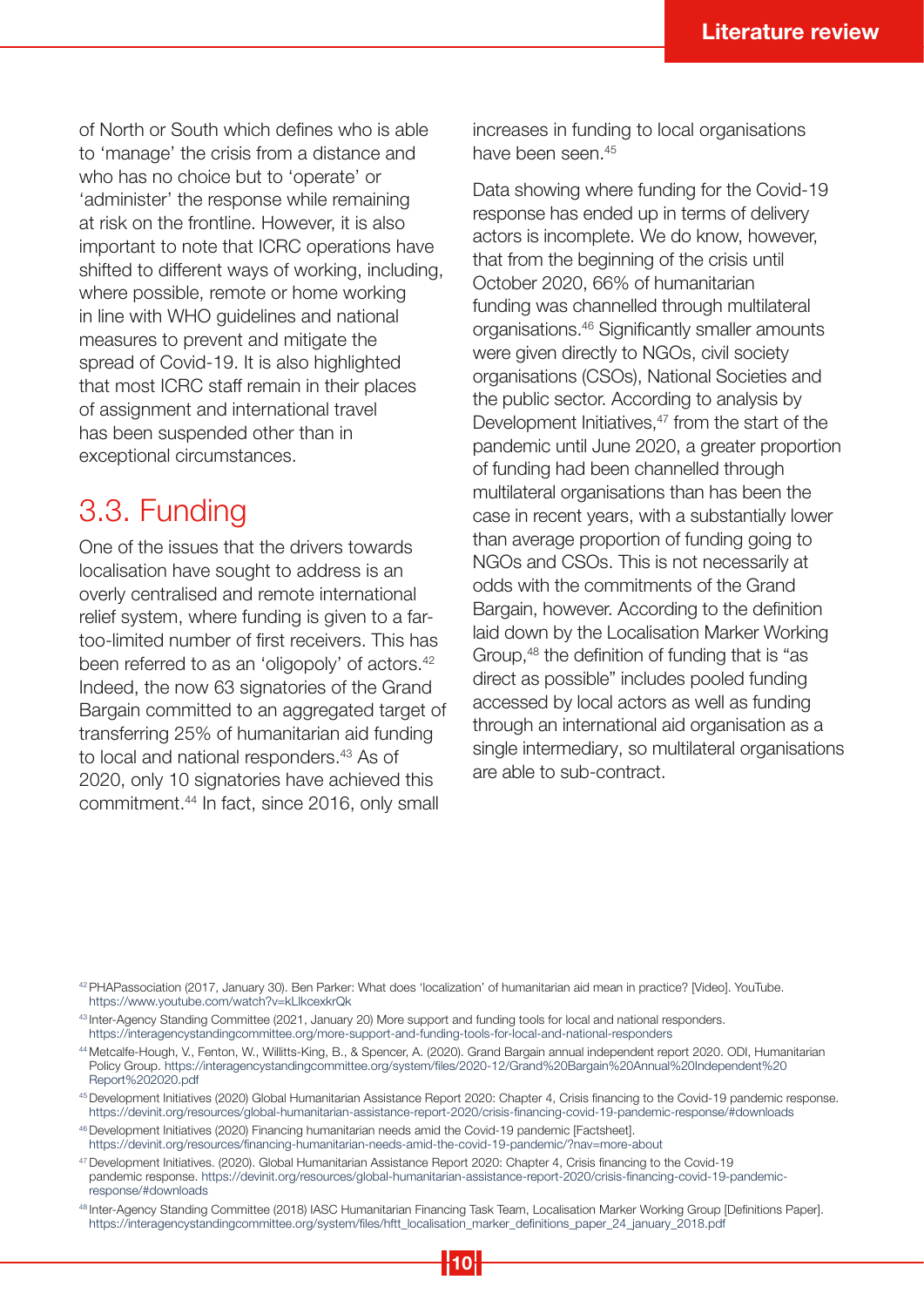| UN agency                                         | \$1,005,896,193 |
|---------------------------------------------------|-----------------|
| National government                               | \$326, 502, 702 |
| Red Cross/Red Crescent International Society      | \$153, 294, 729 |
| International NGO                                 | \$50, 952, 765  |
| Inter-governmental                                | \$50, 400, 000  |
| Red Cross/Red Crescent National Society           | \$23,177,784    |
| Unspecified                                       | \$15,016,929    |
| Uncategorised private organisation/foundation     | \$3,727,272     |
| National NGO                                      | \$1,732,887     |
| International organisation/foundation/individual  | \$1,339,500     |
| Local/National organisation/foundation/individual | \$560,00        |
| Affiliated                                        | \$400,000       |
| Uncategorised NGO                                 | \$264,900       |

#### 2020 Funding for Covid-19 response by recepient type

Source: UNOCHA Financial Tracking Service

According to the latest data for 2020, the overwhelming majority of funding has gone to international organisations, predominantly UN agencies, international actors within the Movement, international NGOs and intergovernmental organisations, with a far smaller amount of funding directly going to national NGOs or local organisations. While this does not mean necessarily that funding is not reaching local actors, it does suggest that power and decision-making ability remain firmly in the hands of international organisations. This trend aligns with the discussion around 'local' actors feeling subordinate. So, although localisation has happened in terms of local

organisations taking direct charge of activities, international partners remain in control of project funding and strategic management. This leads local partners to feel as if they are simply service providers.

In the case of Cyclone Harold in Vanuatu, money came via the IFRC Disaster Relief Emergency Fund (DREF) and over 60% of funding went to National Societies, far beyond the 25% target in the Grand Bargain. But it is still evident that in terms of the global Covid-19 response, there is a vast divide between funding for the International Red Cross and Red Crescent Movement and National Societies.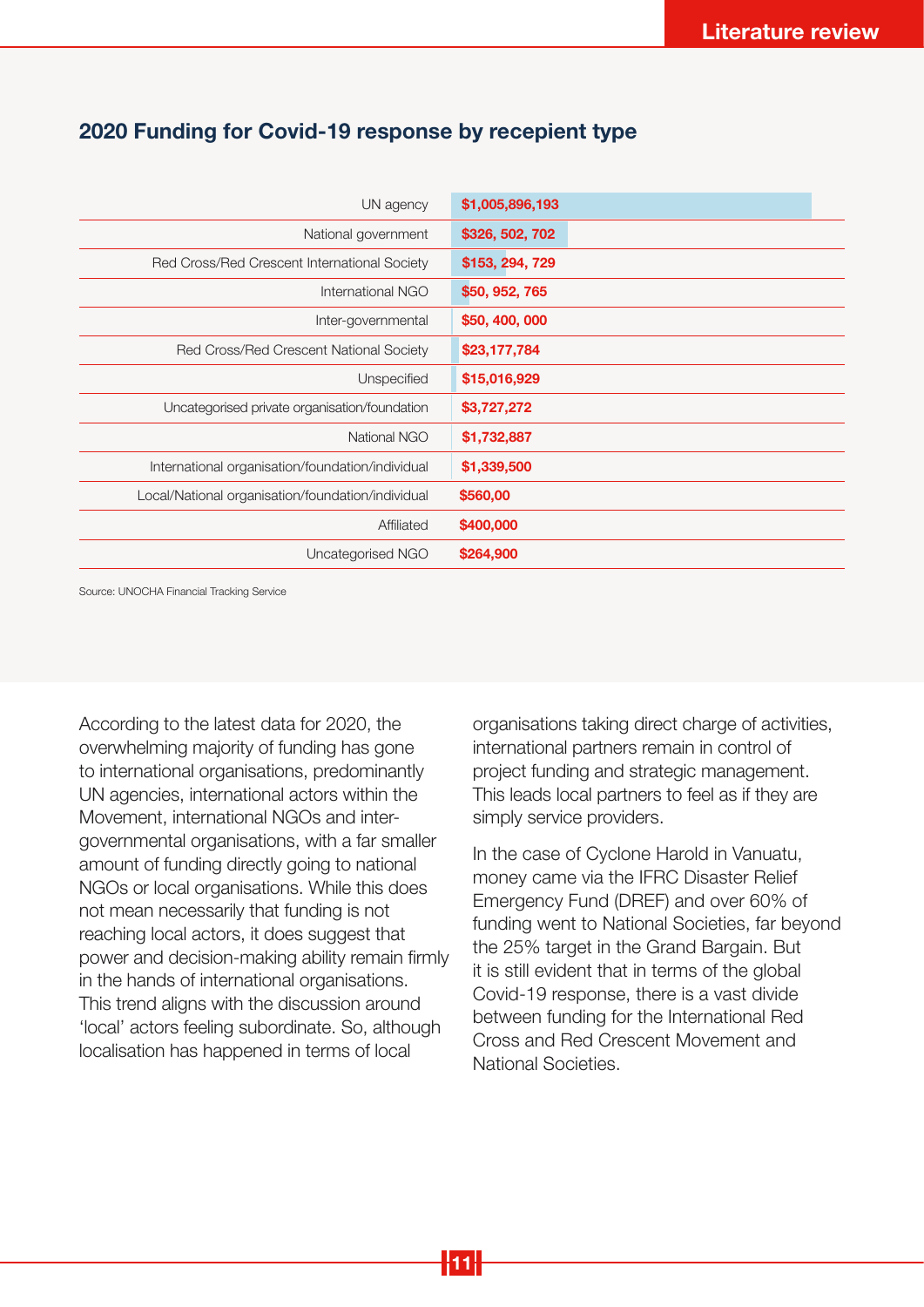4.

## Barriers to further progress

#### 4.1. Where power lies

Reports suggest that in general, and despite the achievements of local actors during the Covid-19 pandemic, the momentum achieved by the international commitments to localise has faltered.<sup>49</sup> This is not just about funding. To a great extent, while crisis-affected communities should be firmly centre-stage with regards to humanitarian decisionmaking, power remains in international and multinational hands.<sup>50</sup> For example, within the UN cluster system, which seeks to enhance partnerships between the UN, the Movement and NGOs, power – and in particular decisionmaking – remains dominated by international actors. In 2019, although 43% of cluster members were local or national NGOs, they held just 8% of co-chair positions of national clusters and 8% of leadership positions of subnational clusters, while no local NGOs held a lead position of a national cluster.51 In this context, we are seeing actors from or working for organisations based in the Global North retaining power – which can feel very much like a colonial legacy.

Partnerships between international and local NGOs may also display these skewed power dynamics. A study into partnerships between French NGOs and local actors in Burkina Faso and Bangladesh illustrates this relationship. It reported that while there was significant localisation in terms of activities, some local partners were identified as

feeling subordinate to international partners, particularly in terms of funding and strategic management.52 Indeed, as mentioned above, it was in terms of their ability to lead on strategic management that local responders in the Pacific also felt most keen to see a shift towards localisation.<sup>53</sup>

In the examples from Burkina Faso and Bangladesh, 'local' research respondents also expressed a desire to genuinely take the lead in making decisions, rather than this just being a technicality. In addition, they wanted there to be a recognition of the unequal dynamic in local-international partnerships from the outset, and a fundamental shared goal of achieving a more appropriate balance.

### 4.2. Issues of negative assumptions

Howe et al. suggests there are four assumptions about local actors which dominate the localisation discourse:<sup>54</sup>

- 1.Local actors are less principled in their response.
- 2.Local actors have less operational and organisational capacity.
- **3.** Local actors provide a lower-quality response.
- 4.Local actors have a lower cost than responses implemented by international organisations.

12

<sup>49</sup> Cornish, L. (2020, June 3) Is it finally time for the localization agenda to take off? Devex. https://www.devex.com/news/is-it-finally-time-for-the-localization-agenda-to-take-off-97323 Fast, L., & Bennett, C. (2020, May) From the ground up - It's about time for local humanitarian action. ODI. https://cdn.odi.org/media/documents/From\_the\_ground\_up\_its\_about\_time\_for\_local\_humanitarian\_action.pdf

<sup>50</sup> Jayawickrama, J., & Rehman, B. (2018, April 17) Before Defining What is Local, Let's Build the Capacities of Humanitarian Agencies. Refugee Hosts. https://refugeehosts.org/2018/04/10/before-defining-what-is-local-lets-build-the-capacities-of-humanitarian-agencies

<sup>51</sup> Local to Global Protection (2019) Localisation in numbers, funding flows and local leadership in Somalia. https://www.local2global.info/ research/the-humanitarian-economy/localisation-in-numbers

<sup>52</sup> Coordination SUD (2019) Localisation of Aid: Lessons from partnerships between French NGOs and local actors. https://www.forus-international.org/en/extra/hub/resources-publications

<sup>53</sup> Australian Red Cross (2017) Going Local. https://www.redcross.org.au/getmedia/fa37f8eb-51e7-4ecd-ba2f-d1587574d6d5/ARC-Localisation-report-Electronic-301017.pdf.aspx

<sup>&</sup>lt;sup>54</sup> Howe, K., Munive, J., & Rosenstock, K. (2019) Views from the Ground: Perspectives on Localization in the Horn of Africa. Tufts University. https://fic.tufts.edu/publication-item/perspectives-on-localization-in-the-horn-of-africa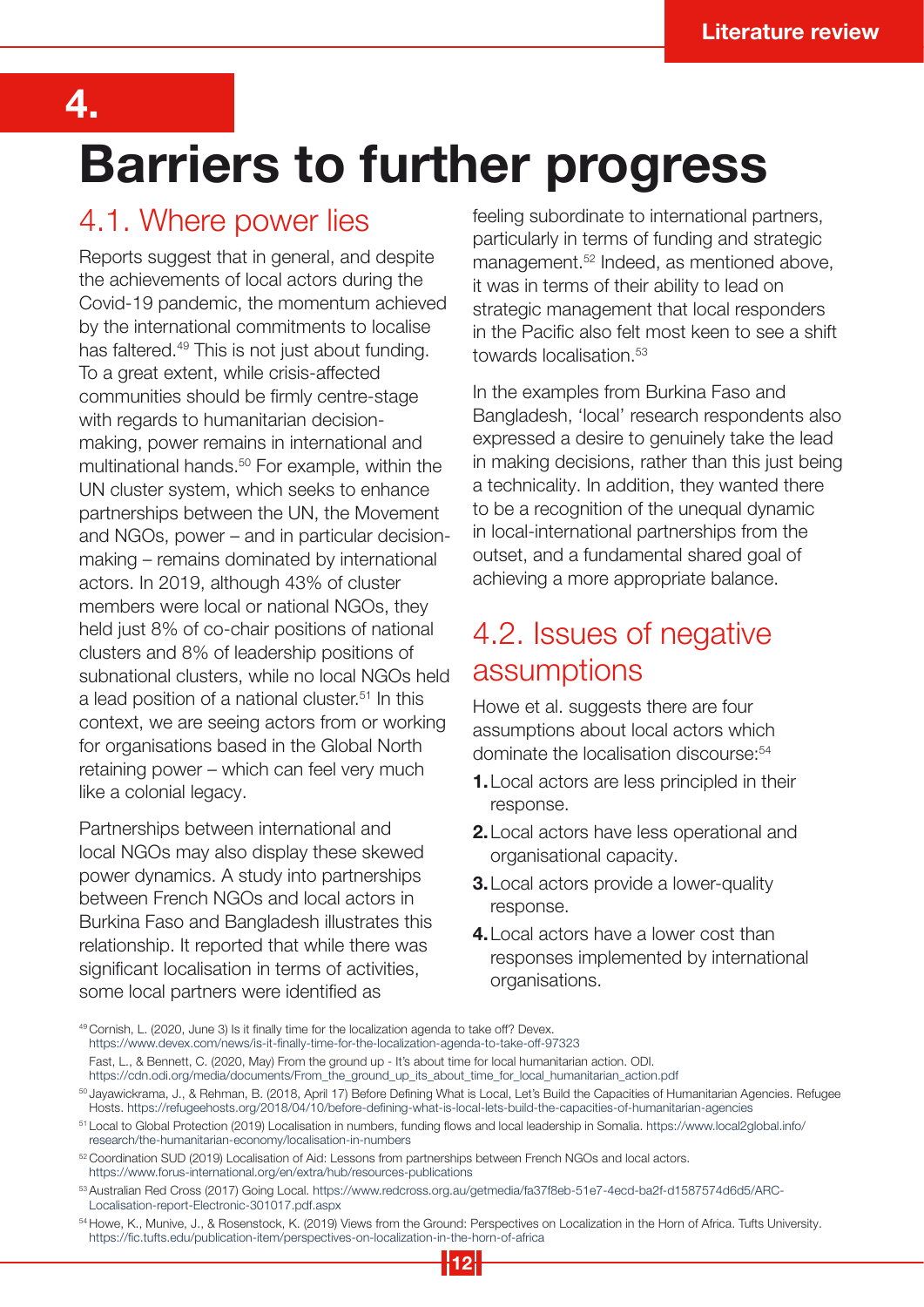These assumptions may reflect why the traditional methodology of humanitarian response seems unable or unwilling to shift power to the local or national level. According to one survey, local NGOs feel that international funders do not trust their ability to manage funds effectively and with accountability.55 In a recent study of the role of refugee-led organisations as alternatives to the donor government, the United Nations High Commissioner for Refugees (UNHCR) and the international NGO model of refugee assistance, the authors describe Covid-19 as an opportunity through which new, participatory forms of humanitarian governance might be recognised.56 However, they suggest that there is hesitancy on the part of donors due to issues of risk and accountability.

#### 4.3. Colonial legacies

Hugo Slim also suggests that the reluctance of the international humanitarian community to let go of control and move the localisation agenda forward has its basis in racism and white supremacy.<sup>57</sup> This creates a divide between Northern and Southern actors in which, Slim suggests, Northern humanitarians are unwilling to let go of control because "We can't quite bear to share the system with 'them'. We don't really trust 'them' to get it right." Other literature more clearly links this white supremacy entrenched in the system with a colonial slant. For example, in an anonymous article in the Guardian, an international aid worker describes how

the prevalence of white senior leadership in the aid sector brings "echoes of the white civiliser", where the superior skills of the predominantly white-led international organisations are seen as "natural and inevitable".58 As part of The Future of Humanitarian Action conversation series, Kennedy Odede responds to the lack of trust that donors and international organisations have in local actors and links this to a colonial way of thinking, rather than evidence that local organisations cannot effectively manage responses.59 It is for this reason that Paul Currion calls for a transformation of humanitarian aid that puts anti-racism at its core, rather than focusing on technocratic fixes. He suggests that resistance to localisation can seem "suspiciously like language used to avoid talking about the lingering effects of racism", given that ensuring the capacity for local response to be as close as possible to crisis-affected populations seems to be so difficult to achieve. He argues that racism in the humanitarian system is "the elephant in the room" that the debate on localisation has continued to grapple with (or failed to address). $60$ 

#### 4.4. Power and Critical Race Theory

Since research on localisation relates fundamentally to power, another relevant aspect is Critical Race Theory. This theory seeks to challenge mainstream liberal approaches to racial justice, which often see disparity between groups of different

https://www.thenewhumanitarian.org/opinion/2020/07/13/decolonisation-aid-humanitarian-development-racism-black-lives-matter

<sup>55</sup> Poole, L. (2013) Funding at the Sharp End: Investing in National NGO Response Capacity. CAFOD. https://www.alnap.org/help-library/ funding-at-the-sharp-end-investing-in-national-ngo-response-capacity

<sup>56</sup> Pincock, K., Betts, A., & Easton-Calabria, E. (2020) The Rhetoric and Reality of Localisation: Refugee-Led Organisations in Humanitarian Governance. The Journal of Development Studies. 1-16. doi: 10.1080/00220388.2020.1802010, p.13-14. https://www.tandfonline.com/doi/ abs/10.1080/00220388.2020.1802010

<sup>&</sup>lt;sup>57</sup> Slim, H (2020) Is racism part of our reluctance to localise humanitarian action? [Blog]. Humanitarian Practice Network. https://odihpn.org/blog/is-racism-part-of-our-reluctance-to-localise-humanitarian-action

<sup>58</sup> Anonymous (2020, October 15). The aid sector must do more to tackle its white supremacy problem. The Guardian. https://www. theguardian.com/global-development/2020/jun/15/the-aid-sector-must-do-more-to-tackle-its-white-supremacy-problem

<sup>59</sup> Devex (2020, September 17) Decolonizing Humanitarian Aid [Video]. YouTube. https://www.youtube.com/watch?v=XAf3tHuZdSA <sup>60</sup> Currion, P. (2020, July 13) Decolonising aid, again. The New Humanitarian.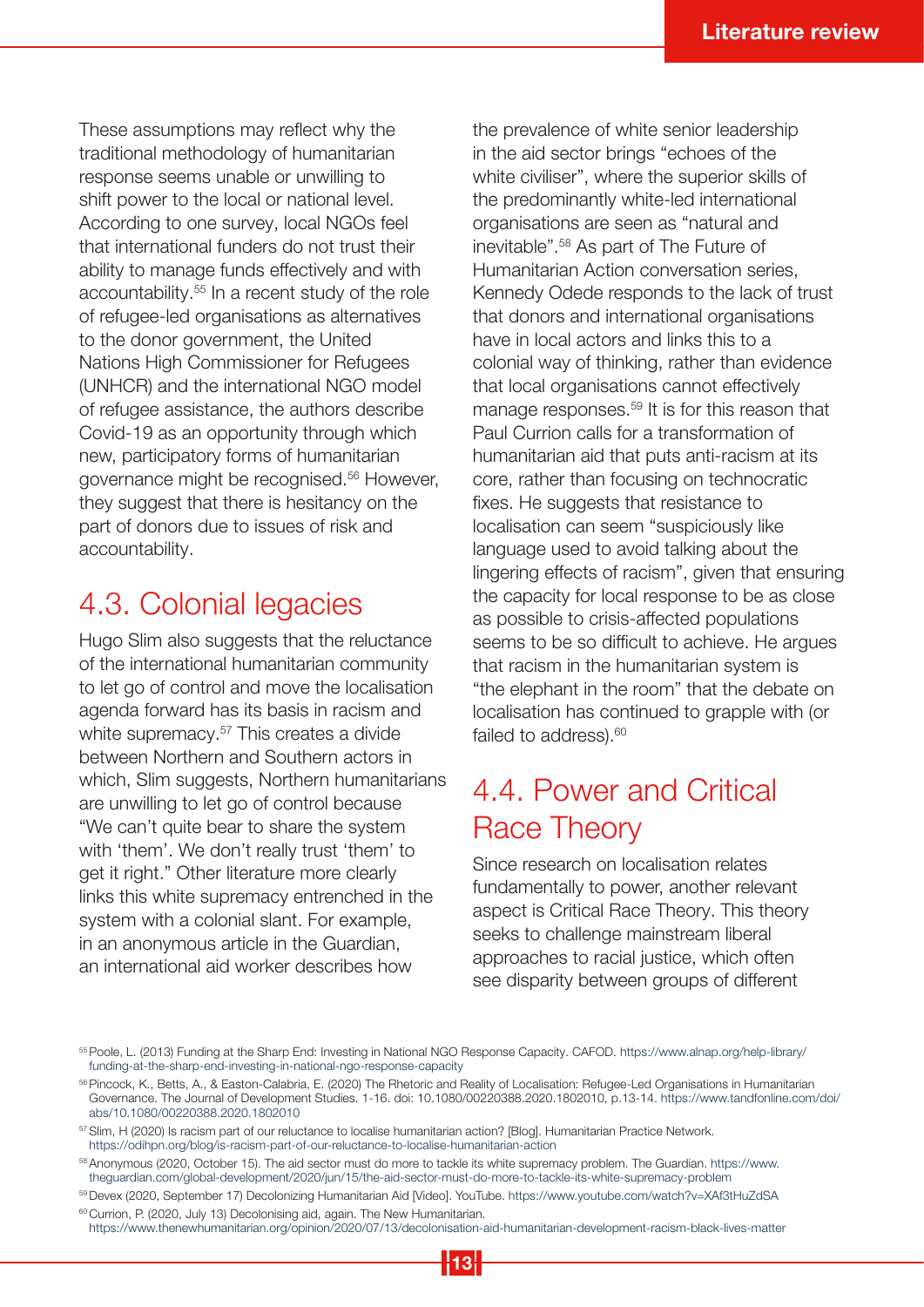racial origin as related to individual effort and outcomes, or the culture of people from a marginalised background, rather than being due to a structural disadvantage that is hardwired in the capitalist framework.<sup>61</sup>

Critical Race Theory helps us to understand the processes that shape and sustain race inequality in society. The literature on it is vast and helps us to understand individual actions through the structures that define everyday realities in education, the health service, the criminal justice system and politics for people from oppressed and marginalised racial groups. This is so important for humanitarian approaches, particularly localisation, because aid, development and humanitarian ways of working are all seen as having colonial origins. In fact, equity in development is most often used to describe something the Global North does to or in the Global South, rather than as a concept that applies between the North and South.<sup>62</sup> Neither does it take into consideration the issue of creating systems that foster equity between the North and the South, within the context of historical inequalities and power dynamics.

It has been argued that despite good intentions, localisation presents a biased understanding of the local and its agency in transforming humanitarianism. $63$  This line of thought contends that not only does localisation represent a failed attempt to reconfigure the international humanitarian

system's power relations (which are dominated by actors from the Global North), but it glosses over the crucial role of the South in shaping norms for humanitarian action. It has also been argued that the current conversation is dominated by a problematic idea of the local being in binary opposition to the international, and this leads to a failure to see the full picture when analysing the sector's exclusionary practices.<sup>64</sup> As such, literature suggests that the localisation agenda risks perpetuating the very issues it aims to redress.

The bold commitments made in the second half of the last decade via the Grand Bargain have meant that localisation has become a part of established discourse in the international humanitarian sector. Yet much of the literature suggests that the shift to localisation has failed to live up to expectations that many had for a fundamental transformation of how humanitarian responses work.

That said, the physical absence of many international actors during the Covid-19 pandemic has shown us what many have long said: that local responders can operate efficiently and effectively without an international presence. While there are contextual examples of local organisations taking leadership and decision-making roles in response during the pandemic, it has also revealed, however, that greater shifts towards direct funding and more equitable decisionmaking remain elusive.

<sup>&</sup>lt;sup>61</sup> Leech, G. (2012) Capitalism: A Structural Genocide. London: Zed Books.

<sup>&</sup>lt;sup>62</sup> Martins, A. (2020) Reimagining equity: redressing power imbalances between the global North and the global South. Gender and Development. 10 March 2020. https://www.tandfonline.com/doi/abs/10.1080/13552074.2020.1717172

<sup>63</sup> Gómez, O. A. (2019) Localisation or deglobalisation? East Asia and the dismantling of liberal humanitarianism. Third World Quarterly. 42(6), 1347-1364. https://www.tandfonline.com/doi/abs/10.1080/01436597.2021.1890994

<sup>&</sup>lt;sup>64</sup> Roepstorff K (2020) A call for critical reflection on the Localisation agenda in humanitarian action. Third World Quarterly. 41(2). https://www.tandfonline.com/doi/abs/10.1080/01436597.2019.1644160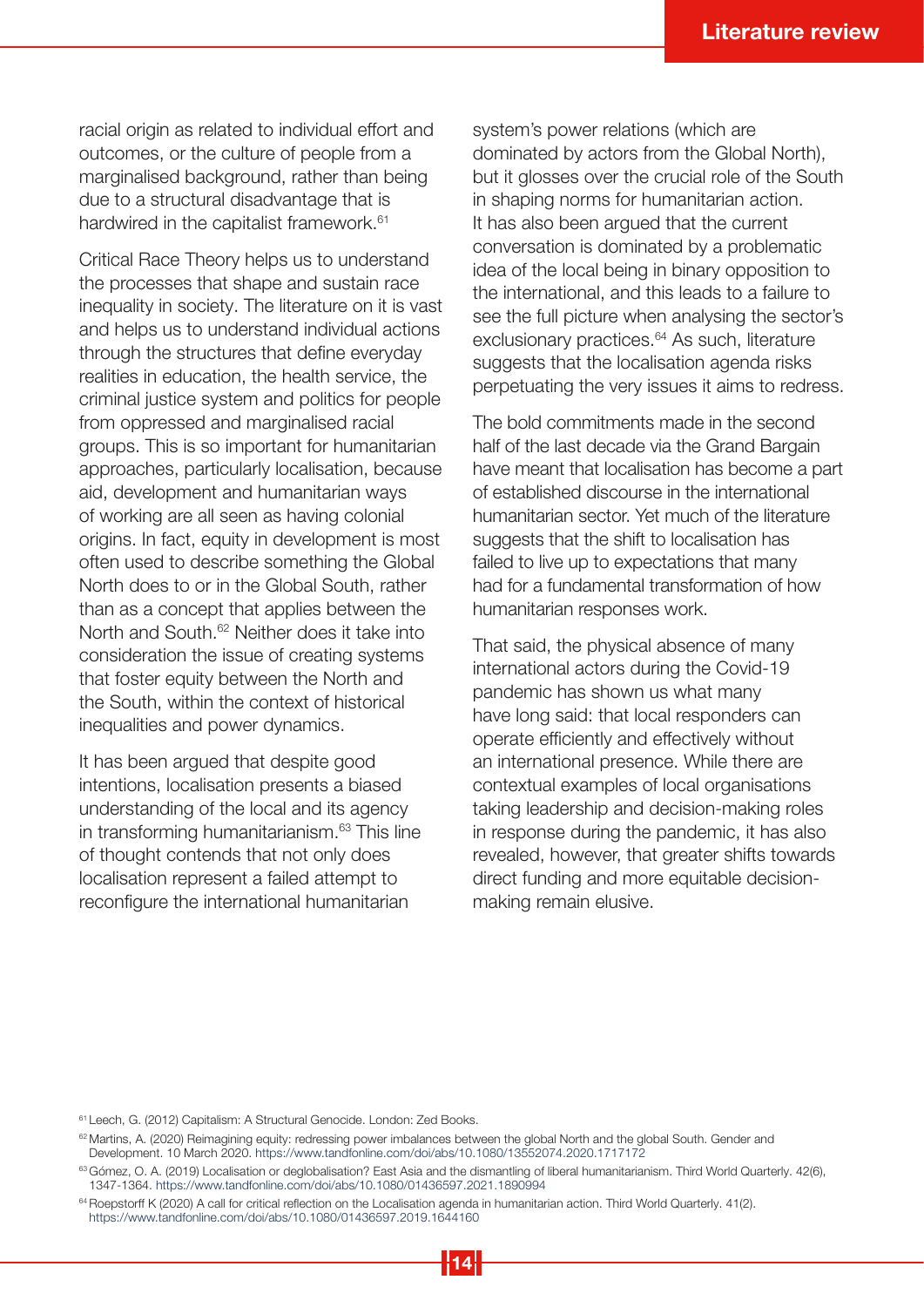As some point out:<sup>65</sup>

"

It appears that, rather than triggering adaptations to the humanitarian business model, or accelerating localization reforms agreed through the Grand Bargain, the Covid-19 crisis is instead prompting a regression toward traditional donor and UN funding dynamics.

Konyndyk, Saez and Worden, 2020

The literature does not suggest that the shift towards localisation has led to systemic change in the architecture of humanitarian response; in large part, traditional power dynamics remain unchanged. These dynamics remain largely along colonial or neo-colonial North-South lines and suggest a passive assumption of an inherent efficiency in Western ways of managing operations or addressing problems. If this is not tackled, there is a risk that localisation may become aspirational rhetoric without the active commitment needed to bring about changes in entrenched power dynamics. However, new models of funding are also important, and these may well spearhead progress to locally led action in the future.

<sup>65</sup> Konyndyk, J., Saez, P., & Worden, R. (2020) Humanitarian Financing Is Failing the COVID-19 Frontlines. Center For Global Development. 18 June. https://www.cgdev.org/blog/humanitarian-financing-failing-covid-19-frontlines

י<br>נ